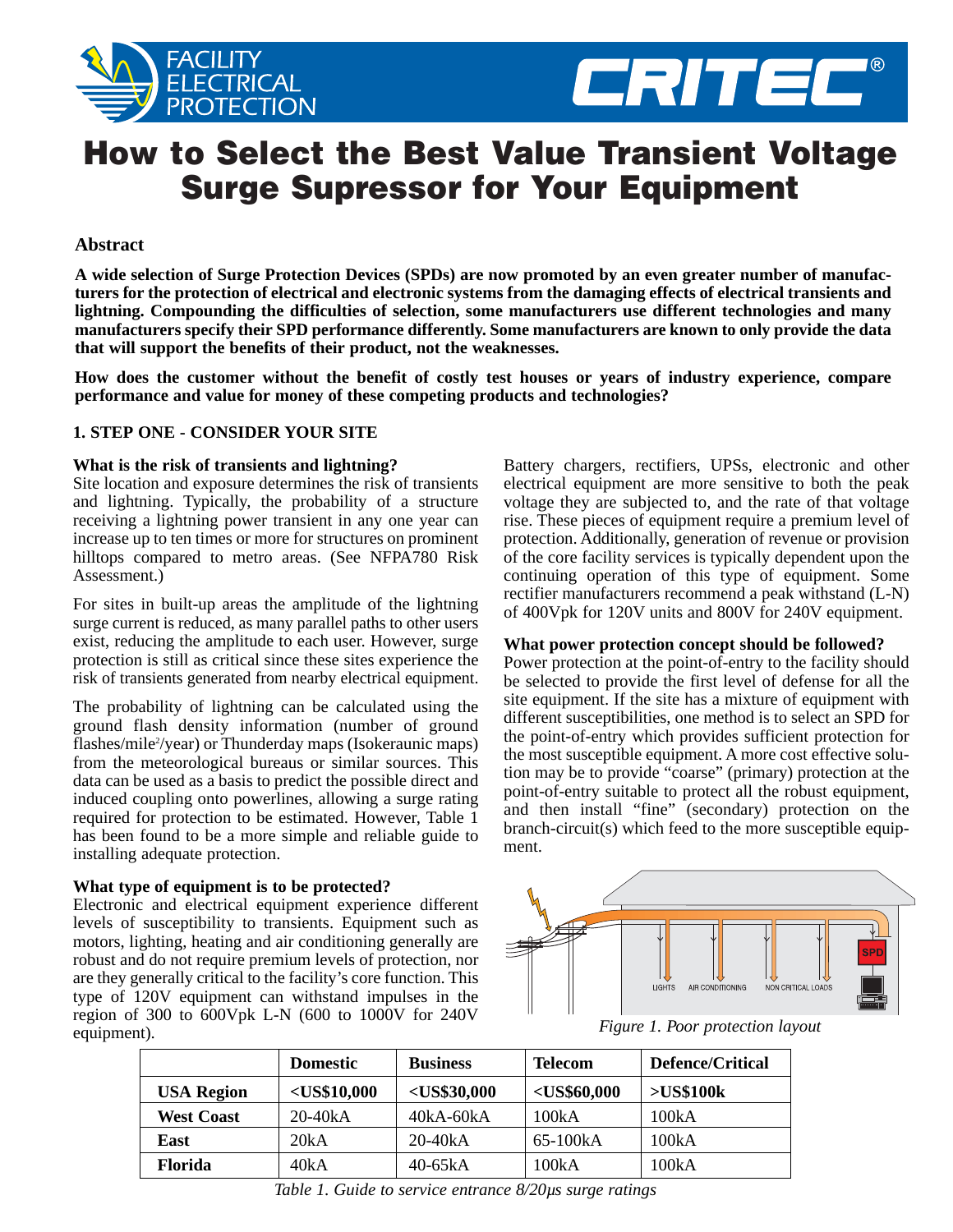

# *Figure 2. Preferred protection layout*

Although protection is best installed as close as possible to the device(s) to be protected, it is also desirable to have protection at the service entrance to the facility to stop the bulk of the damaging energy being conducted within the building wiring and radiating into nearby data and communication circuits.

It is not always appropriate to rely solely on point-of-entry protection, especially if the equipment to be protected is some distance from the SPD (generally more than 30 feet). Due to the capacitance and inductance in the cabling, a voltage doubling effect can occur, where the let-through voltage downstream of the SPD can be twice of that at the SPD. For such sites, secondary protection should be installed at, or near, the equipment to give additional protection.

## **What are the important specifications set by site layout and location?**

To select applicable products, the following should be known:

- The power distribution type being used (refer to Figure 3) including the grounding method of the supply transformer and any additional grounding supplied in the distribution system.
- The nominal voltages (L-N & L-L) and frequency
- If the site has a poor voltage regulation, the maximum expected over-voltage should also be known
- The maximum load currents at the point that the SPD is to be installed
- Maximum space available, together with environmental conditions expected (maximum temperature, humidity, NEMA rating required, etc.)



*Figure 3. Common Distribution Configurations*

## **What are the economic considerations?**

The cost of lightning damage to a site is not only the cost of repairing / replacing equipment, but also the cost of:

- Operational downtime
- Opportunities foregone (lost revenue/profits)
- The risk to personnel

The use, cost and value of data, or provision of core services needs to be compared to the investment in the SPDs. It is possible that sites may not have costly capital equipment, but due to the high cost of potential lost business opportunities, they may still require high performance protection. For example, the cost of a temperature control system used in the poultry industry is reasonably low, but the cost of failure of this system is extremely expensive as a small temperature error can cause the deaths of thousands of hatchlings.

Generally, the investment in the purchase cost of the SPDs should be approximately 10% of the equipment cost, but this should be modified with the above consideration on the possible downtime and loss of opportunities forgone.

# **2. STEP TWO - THE SUPPLIER**

The selection of the supplier can be just as critical as that of the protection.

## **What experience do they have?**

Industry experience is critical to enable the supplier to provide professional advice and service. Qualified engineers should be on call to resolve specific issues and undertake site surveys. Typically, better technical service will be provided by those suppliers backed by comprehensive manufacturing and research and development teams.

## **What quality systems are in place?**

Suppliers should be able to show a documented and independently audited quality assurance plan.

## **Do they manufacture and design their own product?**

Suppliers that design and manufacture their own products are more likely to be able to offer ongoing support and prompt service, rather than those who have contracted out the design to independent engineers, or bought the rights to manufacture the technology from a third party.

## **What is the history of the product offered?**

Can the supplier provide reference sites as to the number of clients successfully using similar equipment in similar circumstances? Equipment, although "proven" on the west coast, may not be adequate in the lightning prone regions of Florida, given the higher occurrence and intensity of the lightning.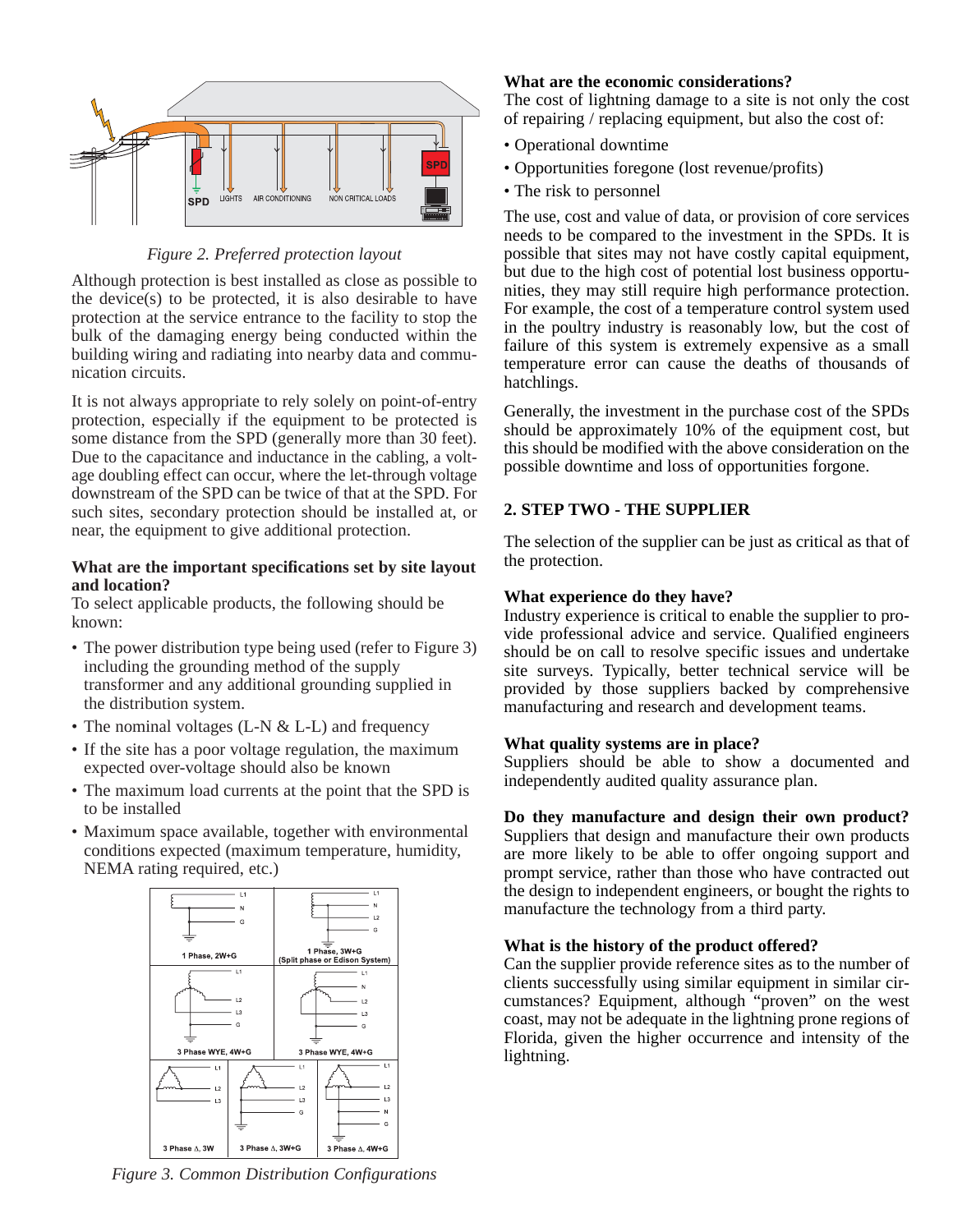# **3. STEP THREE - THE SPD**

Many different types of SPDs and technology are available on the market. To enable the selection of effective protection at the best value for the money, one needs to make a selection based on the most important technical performance specifications. **Of the following parameters for selection, the first three are the most critical:**

- **1. Maximum Continuous Operating Voltage (MCOV)**
- **2. Clamping voltage**
- **3. Surge rating & protection modes**
- **4. Indication & life**
- **5. Physical & environmental issues**
- **6. Standards compliance**

**Parameters which are not important, and can be very misleading are:**

- **7. Speed of response**
- **8. Energy (Joule) rating**
- **9. Technology**

NEMA Low Voltage Surge Protection Devices Standard LS1 addresses a uniform method for SPD manufacturers to specify their devices. It is recommended to request compliance with this method of specification.

## **3.1 Maximum Continuous Operating Voltage (MCOV)**

This relates to the maximum steady state voltage the SPD can withstand without becoming a fire or safety hazard. It is a very important safety issue. Traditionally, SPDs could not differentiate between slower over-voltages and the faster transient voltages. An MCOV of 20% above the normal voltage was selected to allow for normal utility regulation limits. To make this tolerance much higher would have increased the let-through voltage (under transient impulses) to a point where the equipment may not have been sufficiently protected. There are, however, many known cases where the nominal voltage has exceeded this 20%, causing the SPD to clamp on each half cycle and build up sufficient heat to become a hazard. Over-voltages can be caused by poor power regulation, wiring faults such as disconnected neutrals in unbalanced three phase WYE systems, or by mis-installation of SPDs.



*Figure 4. Over-voltage and SPD conduction*

In 1998, Underwriters Laboratory issued Edition 2 of UL 1449 to address this growing problem. Now, UL 1449 first specifies that when an over-voltage of 110% of nominal voltage is applied, the device must remain functional and safe. Second, when an Abnormal Over-voltage of 125% is applied, the device is allowed to permanently stop functioning, but must not become unsafe. Finally, when the full phase voltage according to Table 2 is applied, the device is allowed to permanently stop functioning, but must not become a fire or safety hazard.

| <b>Device Rating</b> | <b>Phase</b>   | <b>Test Voltage</b><br>(MCOV) |
|----------------------|----------------|-------------------------------|
| 110-120V             | Single         | 240V                          |
| 110-120/220-240V     | Split          | 240V                          |
| 120/208V             | 3-WYE          | 208V                          |
| 220-240V             | Single         | 415V                          |
| 220-20/380-415       | 3-WYE          | 415V                          |
| 240V                 | High leg delta | 240V                          |
| 254-277V             | Single         | 480V                          |
| 254-277/440-480V     | 3-WYE          | 480V                          |
| 480V                 | High leg delta | 480V                          |
| 347V                 | Single         | 600V                          |
| 347/600V             | 3-WYE          | 600V                          |

*Table 2. UL 1449 Full Phase Test Voltages*

Although this full phase voltage test is an extreme overvoltage, it is recommended that only UL 1449 Edition 2 Recognized products are selected, as wiring faults and accidents can occur. For sites where poor regulation is a possibility, it is recommended that a technology be selected that is not only UL 1499 Edition 2 Recognized, but does not permanently disconnect during the full phase voltage test. This is to avoid the cost and trouble of having to replace the SPD every time the site voltage exceeds 25% of nominal. This can be an almost nightly occurrence in some remote, poorly regulated sites in developing countries.

#### **3.2 Clamping voltage**

The role of the SPD is to clamp the transient to a safe level so that it will not affect the equipment. No SPD device is able to totally remove all impulses, and some small amount of transient will still reach the equipment. This is acceptable, provided that the 'let-through voltage' is within the range that the 'protected' equipment can withstand.

## **Equipment voltage withstand and protection mode**

For 120Vrms equipment a differential withstand of 300- 600V (L-N) for electronic equipment and 1000V for electrical equipment is typical. However, the common mode  $(L-E & N-E)$  withstand for both these types of equipment is normally 4000-5000V. Thus when selecting an SPD system, consider independently the common mode and differential mode performance.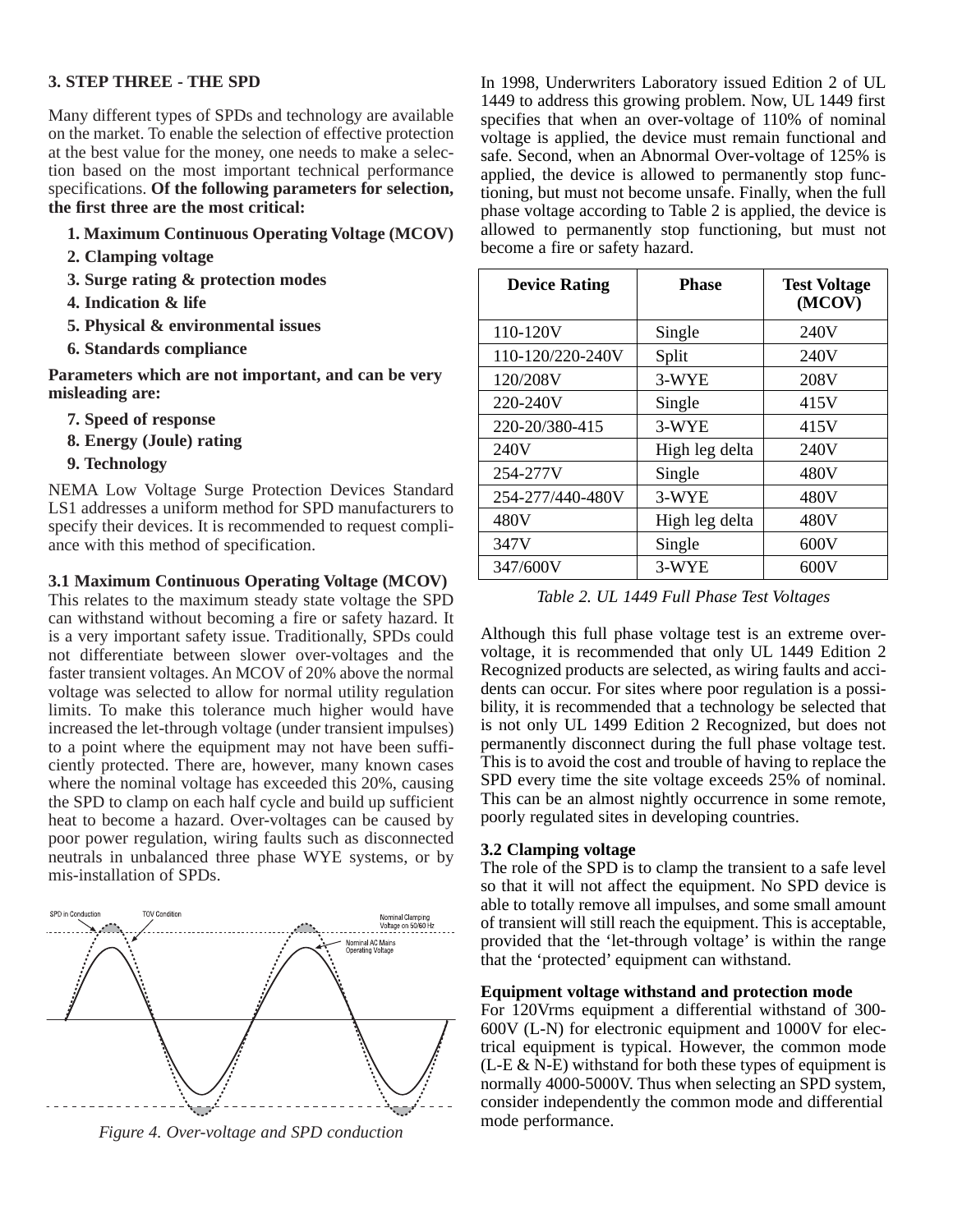

*Figure 5. Typical Equipment Withstand*

Clamping voltages are specified for a given impulse magnitude and waveshape. Commonly 500A 8/20µs (UL 1449 SVR rating), ANSI/IEEE B3 3kA 8/20µs and C3 10kA 8/20µs results are given. As the current magnitude increases, so does the clamping voltage. For a well constructed 150V MOV-based device which has a clamping voltage of 400V at 3kA 8/20µs, this may increase to 600V at 20kA 8/20µs. NEMA LS1 specifies testing to be conducted with the nominal line voltage present as this also effects let-through voltage measurement. In the absence of NEMA LS1 compliance, it should be questioned what waveshape, impulse current and (if nominal) mains voltage was applied for the provided results.

The rise in voltage at higher impulse currents is one of the reasons for the use of secondary protection devices. The primary service entrance SPD takes the bulk of the transient energy, and the secondary protection at the equipment further lowers this to below the equipment's threshold.

## **Effect of installation**

It also needs to be considered that the method used to install the SPD will affect the let-through to the equipment. An SPD with a low let-through voltage will be ineffective in protecting the equipment if it is installed with long interconnection leads. Where possible, devices that can be connected as per the "Kelvin" connection method should be utilized.



*Figure 6. Connection methods*

#### **3.3 Surge Rating & Protection Modes**

# **Method of rating modes**

Some products on the market have extremely high surge ratings, such as 300kA 8/20µs or above. The value of this is questionable, as statistically only 1% of direct strike lightning exceeds 130kA 8/20µs. Most transients on power lines are induced, not galvanically (direct) connected. Thus it is extremely unlikely that 130kA 8/20µs would hit the line, and 100% of the energy go one direction to a single SPD. One valid reason for higher surge ratings is to provide a longer service life, but a single shot surge rating of over 100kA 8/20µs would not likely ever be called upon, and would give sufficient length of life.

For most distribution systems, protection is required across multiple modes, as shown in Figure 7. For built up products that have more than one protection mode, manufacturers around the world use different methods for detailing the surge rating of their products.



*Figure 7. Three Mode SPD*

For example, the above product could be claimed as either:

- An 80kA per line SPD (connected to each line is two 40kA devices)
- A 3 mode 40kA (per mode) SPD
- A 120kA SPD (the total of all the supplied surge material)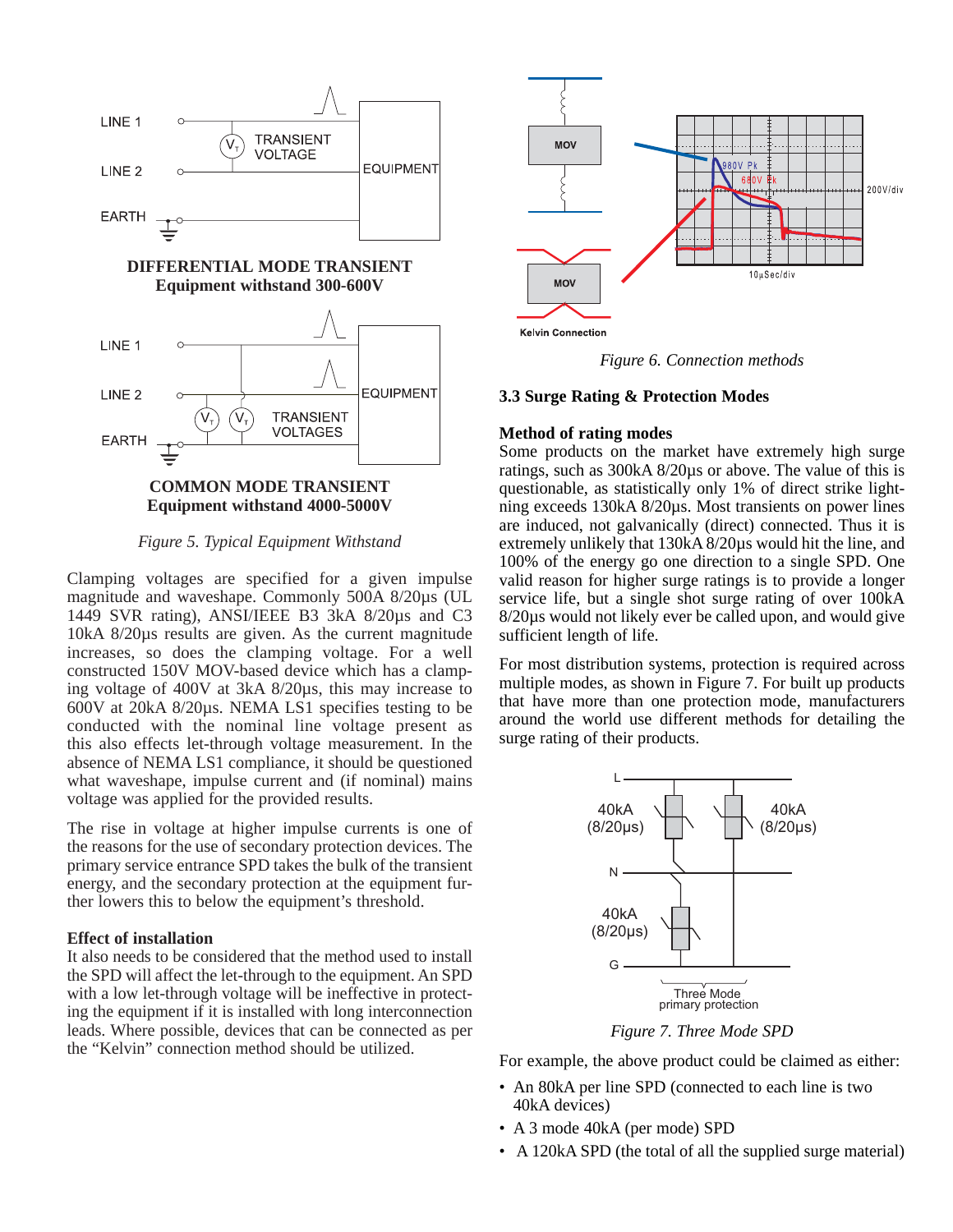As can be seen, for exactly the same surge material three claimed ratings are possible. It is critical when comparing surge ratings for devices with multiple modes that it be fully understood how each manufacturer has arrived at their claimed ratings to allow true comparison. Some manufacturer's documentation is not clear on the method used.

## **Modes of protection. What is actually required?**

It is common for many suppliers to offer L-N, L-G, N-G and L-L protection. The argument is, that if you do not know where the transient will occur, having all modes protected will ensure damage does not occur. However, some modes are more likely to be stressed by over-voltages, and equipment is much more sensitive to transients in some modes than others. A more reliable, less complex SPD can be made by sensibly protecting the required modes, not just all modes. In fact L-G modes can make the SPD more susceptible to over-voltage failure. L-N and N-G mode protection is an acceptable minimum, while L-L is generally not required for other than Delta connected supplies.

## **Impulse waveshape?**

For SPDs, the 8/20µs is the most commonly used waveshape and is supported by organizations such as ANSI and IEEE. A 10/1000µs impulse is also used but predominately by manufacturers of silicon based devices. Altering the waveshape affects the energy applied and the SPD's performance. It is recommended that these suppliers be requested to provide results with the standard ANSI/IEEE C62.41-1991 A3, B3 & C3 defined impulses.

## **Multipulse ability**

Seventy-five percent of all lightning strikes exhibit what are known as restrikes. A few hundreds of milliseconds after the first discharge, a second and subsequent discharges occur down the same channel. Four restrikes is the average, with up to 12 being recorded. Although the restrikes are of a lower amplitude, the SPD has not had time to cool from the previous impulse and can rapidly overheat. It is recommended to select a product which has been designed to withstand the thermal capacity of multipulse lightning.

## **Tested versus calculated ratings**

NEMA LS1 specifies maximum surge rating to be determined from actual testing, where the SPD does not exhibit more than a 10% change in clamping voltage. Not all manufacturers have the test equipment to test at higher surge levels and thus have been extrapolating their results from smaller surge level tests. For example, if a 100kA product is offered, but the manufacturer can only test up to 20kA, each one-fifth of the protection circuit may be connected in turn and tested to 20kA. The reasoning is that the full device should then be able to withstand 100kA. However, the common parts of the circuit which carry the full 100kA such as main fuses, terminals and internal PCB connections, etc., have not been tested to withstand the full 100kA. It is not an uncommon occurrence to be unable to duplicate the claimed surge rating performance ratings of

some manufacturers. UL is often used as an independent proof of clamping voltage, but UL does not test whether a product meets its claimed maximum rating.

## **3.4 Indication & life**

At some stage the SPD will reach the end of its service life. This will occur whether the SPD be MOV-silicon-spark gap-based or some other technology. It is preferable that status indication be given prior to a complete SPD failure, as it is desirable that the equipment not be left without protection. Many SPDs on the market only indicate when the entire protection capacity has been removed from service and the equipment is entirely unprotected. Audible alarms are also available.

## **Remote Alarms**

For unmanned sites, it is preferable that the SPD provide a set of alarm contacts that can be monitored remotely to detect a reduction in SPD capacity.

# **Type of Alarm Circuit**

To limit the fault current on high capacity supplies (typically above 100A), it is common to feed the SPDs, not directly from the main bus, but through a set of fault limiting fuses. These fuses have a secondary benefit that the power to the SPD can be removed if the SPDs require maintenance, without having to disconnect power to the entire site. One problem exists however, that some SPDs use a mechanical indicator and alarm contact system. These are unable to detect if protection to the equipment has been removed due to either a series fuse accidentally being removed, or a series fuse operating. Well-designed electronic indicator systems are more reliable as they will also set off an 'alarm' should the SPD be removed from the circuit as above.

## **3.5 Physical & environmental issues**

To ensure that the SPD is suitable for the intended location, the following issues should be checked:

- Will it fit the available space?
- What wiring and additional materials are required to install the unit and how will this affect its performance?
- Does the unit have the correct water and dust proofing (NEMA rating) for the intended location?
- How easy will it be to maintain and service?

## **3.6 Standards Compliance**

Across the globe there are many local, national and international standards. It is beneficial if the SPD device is as compliant with as many standards as possible. However, many standards are virtually duplications of others, or only test one performance factor.

It is recommended that as a minimum, the SPD be compliant with and certified by UL 1449 Edition 2. As described in Section 3.1, preference should be given to those devices that not only comply with UL 1449, but also remain fully functional after this testing.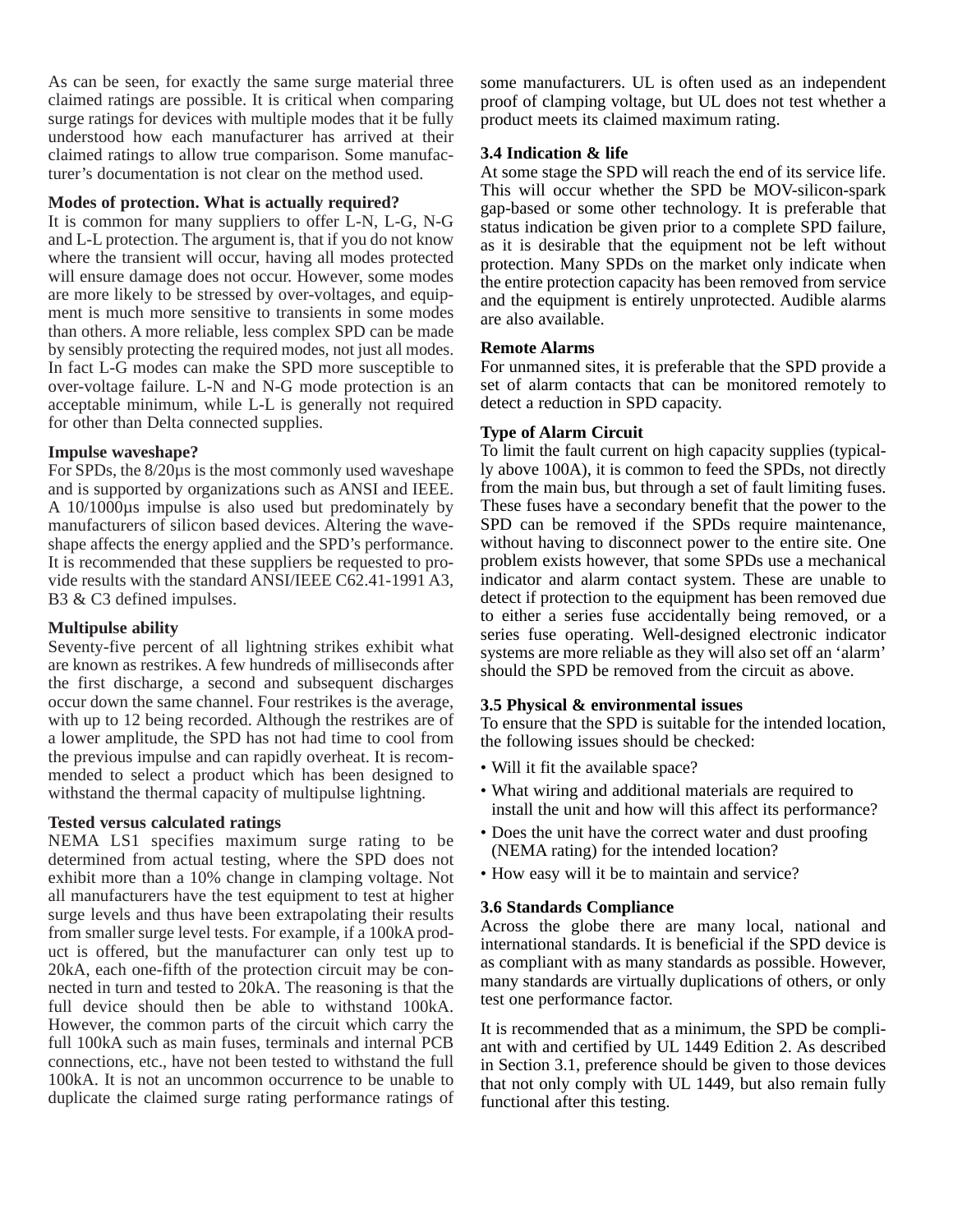The SPD should be specified in accordance with NEMA LS1, to ensure a true comparison of performance to be made with other products.

The SPD should comply with any mandatory local standards requirements and additionally ANSI/IEEE C62.45 Life Cycle Testing requirements, to ensure adequate length of life.

## **3.7 Speed of response**

Speed of response is often quoted and emphasized as a performance measure. However, this is a misleading specification that should be ignored in preference to the clamping voltage result. Total unit performance under real world conditions is important, not solely the component's speed.

Response times for shunt diverters less than 1 or 5ns are not uncommon. Generally, silicon product speeds are quoted at 1-5ns, MOVs are generally quoted at 5-25ns and Spark gaps at 100ns.

Consider that the speed of light is  $3 \times 10^8$  m/s, and in a conductor electrons will travel at 50-80% of this speed. At this speed 0.15 to 0.24 mm will be travelled in 1 picosecond. Thus a response time of 1ns is the time taken for electrons to flow just 6 to 10 inches.

Theoretically, speed of response will make a slight difference (10ns equating to about 43-48V) if all other specifications such as technology, layout and construction details are exactly identical. However this is never the case, and as shown by the below example, other effects are much more dominant.



*Figure 8. Speed of response is less important than let-through voltages*

Figure 8 is a simplified example as it assumes that the devices start to turn on at 400V, and will be fully on by the end of the speed of response time. It only includes the effects of inductance, not resistance, etc. However, it clearly shows that speed of response is included in the let-through

voltage but is a secondary effect with regard to internal construction. It is also a second order effect in comparison to choice of technology.

It is predominantly the silicon manufacturers who promote fast response times, thereby inferring that their products are better at protecting against fast pulses. The formula in figure 8 shows as the speed of the pulse increases (i.e. dt becomes smaller) the clamping voltage across the internal leads will increase proportionally. **The effect of the leads is generally larger than the component itself.**

The British Standard BS6651 : 1992 supports this with statements such as *"...let-through voltage takes into account the response time of the device, i.e. a slow response time will result in a higher voltage....the response time of a parallel connected protector will often be overshadowed by the inductive voltage drops on the connecting leads".*

# **3.8 Energy (Joule) rating**

Another misleading specification is to attempt to compare device energy ratings. Some manufacturers will specify their product's energy capability in Joules and perhaps as energy diverted and/or absorbed. Unless detailed information is given, it is difficult to compare just the Joule rating. The bigger number is not always better! It is better to focus on the surge rating in kA and the resultant let-through voltage.

Power = voltage x current  $(P<sub>[watts]</sub> = VI)$ 

Energy = voltage x current x time  $(E_{[Joules]} = VIt)$ 

Thus if two devices are offered that have the same Joule rating, are they equal in performance ? The answer is yes only if the same pulse waveshape (time) **and** currents are used. If two devices have the same Joule rating, it is possible for the higher or the lower Joule rated device to be the better surge protector depending upon voltage, current and time used. More information is required to truly compare.

|        | $2ms$ $TL$<br>1000 Joules<br>А<br>V | $2ms$ $TL$<br>2000 Joules<br>B |  |
|--------|-------------------------------------|--------------------------------|--|
| Test 1 | $I = 1000A$<br>$V = 500V$           | $I = 1000A$<br>$V = 1000V$     |  |
| Test 2 | $I = 1000A$<br>$V = 500V$           | $I = 2000A$<br>$V = 500V$      |  |

*Figure 9. Confusion with Joule ratings*